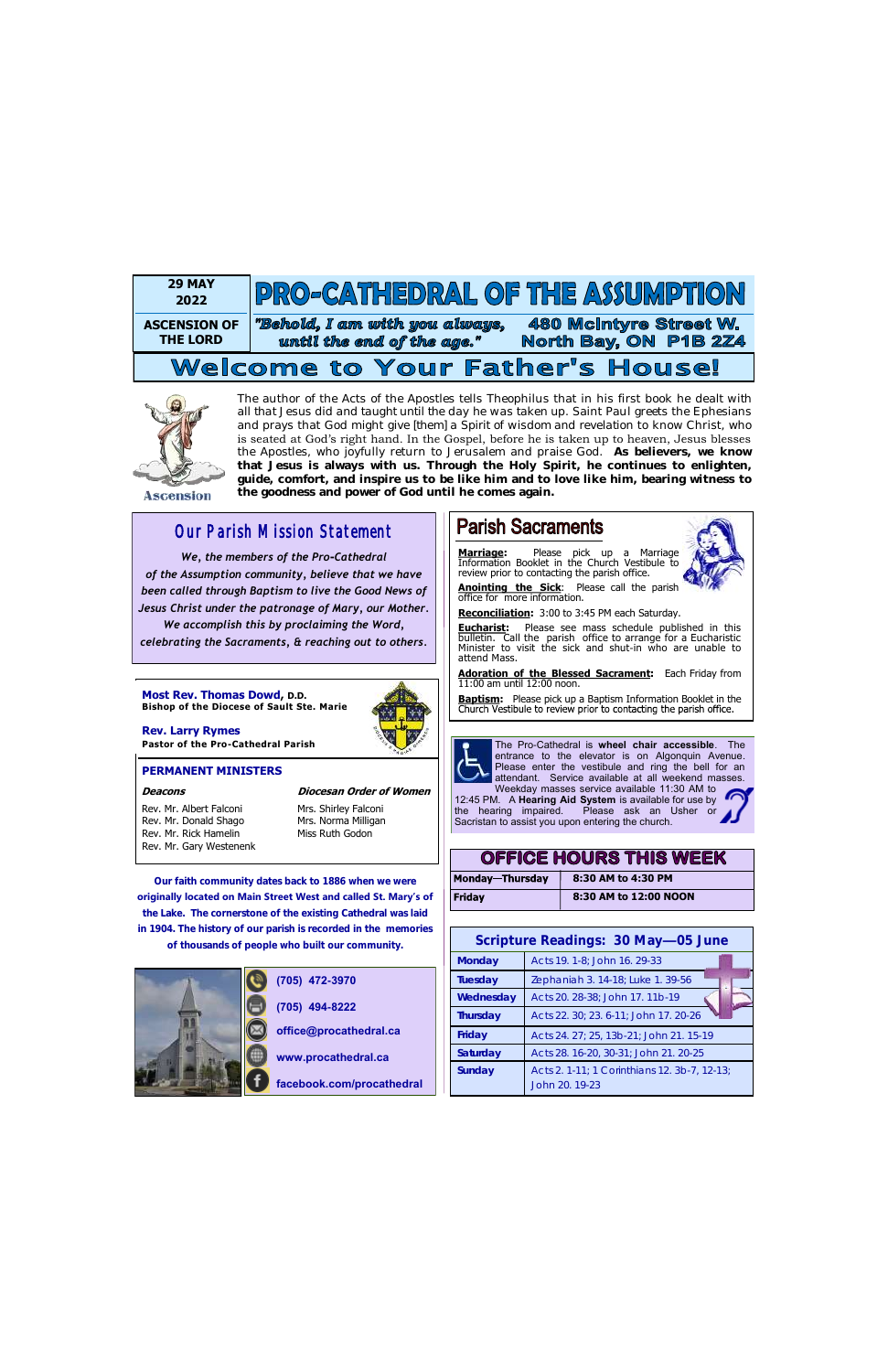Our next Baptismal Preparation Meeting will be held in the Parish Hall on TUESDAY, JUNE 7 beginning at 7:00 PM. Those who wish to register for this meeting to have their child

baptized are asked to call the parish office by Monday, June 6.

*Next Preparation Not Until Fall 2022*

*Baptism Preparation is mandatory by Diocesan Policy.*

# **Volunteers Needed - Please Consider:**

**Monday, 30 May - Weekday in the Easter Season Communion Service** 





**Concerns great and small are presented to the Lord on your behalf.** 

**If you have a prayer request or would like to join the group call Sister Shirley McNamara at 474-3800, Ext. 295 or Lorraine Atchison at 474-0613** 



# **Call the Parish Office if you can Help!**

**Tuesday, 31 May - The Visitation of the Blessed Virgin Mary** Lloyd Voisin - The Voisin Family Marielle Hampel - The Catholic Women's League

 **Wednesday, 01 June - Memorial of St. Justin, Martyr Devotion to Our Lady of Perpetual Help** 

Int. of Living and Deceased Members of the Catholic Women's League Intention of the Blessed Virgin Mary - Arthur and Lucille Schiavo

**Thursday, 02 June - Weekday in the Easter Season** For Souls in Purgatory - A Parishioner Noretta Lafontaine - Margaret Anne Lafontaine

**Friday, 03 June - St. Charles Lwanga & Companions, Martyrs** Milan Hlusek - Emilia and Michelle

**4:00 PM Saturday, 04 June - Pentecost Sunday** For the Family of Renata Dolata For a Special Intention - Theresa Taillefer

**Sunday, 05 June - Pentecost Sunday 9:00 AM** Glenna McAuley - Jean and June McAuley Lloyd Voisin - The Voisin Family Sister Edith Arsenault - Marthe Smith

**11:00 AM** Intention of the Parishioners - Rev. Larry Rymes



**Adoration of the Blessed Sacrament** Each Friday 11 AM - NOON

## Seek the things that are above, not the things that are on earth.



**Thank you to ELLA LAMOTHE who for years has coordinated our Ministry of Communion—Church Ministry. You have been a precious servant of God!** 

**CAROL WILLIAMS-BOEGEL has graciously assumed the coordinator role for this ministry and in order to do so, stepped down as Lector Coordinator. Thank you to DAVID DUNKLEY for taking over this role.**

**Our parish is blessed to have people that give their time so generously. If you see any of these people - please take the time to thank them!**

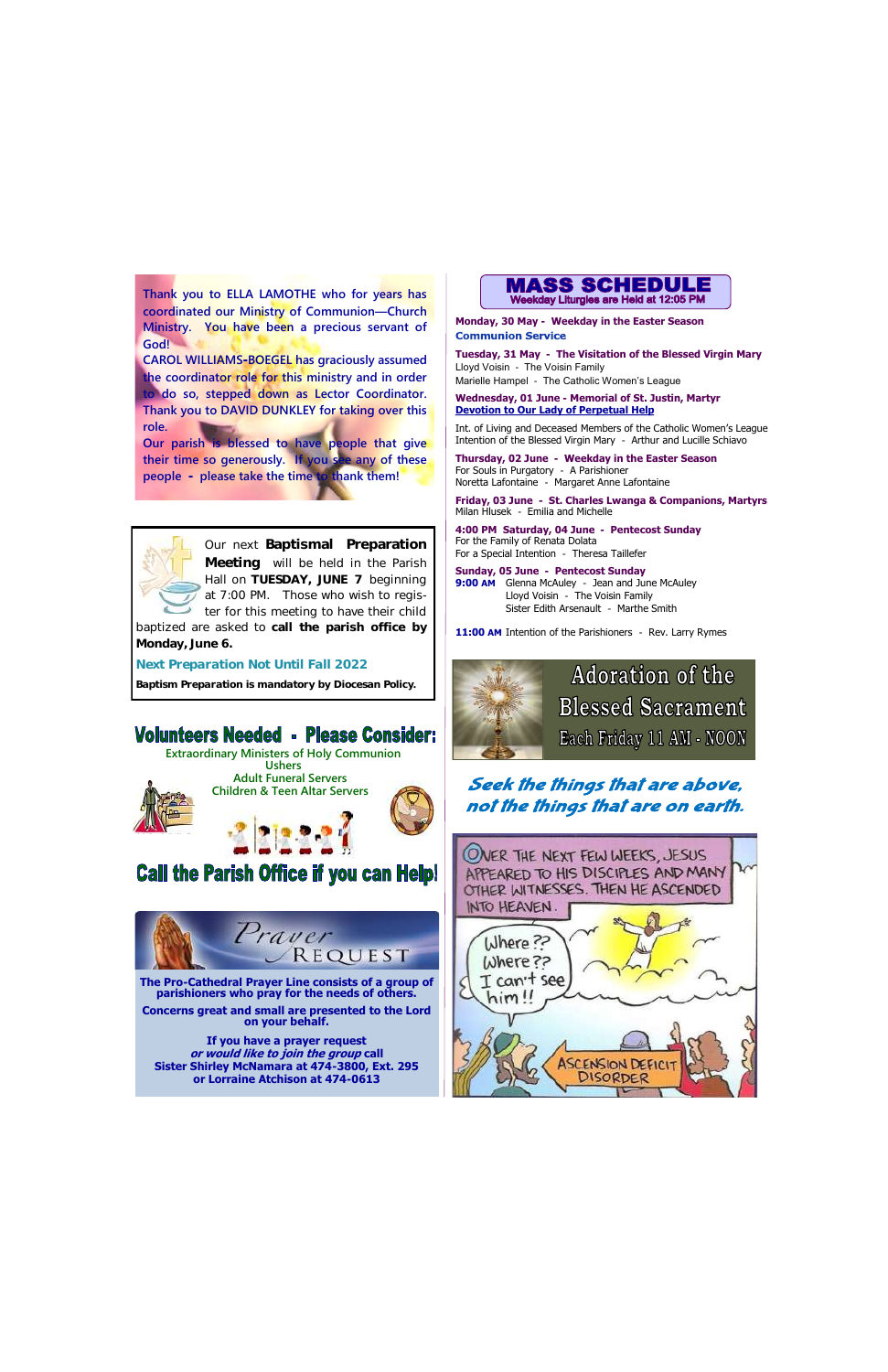| <b>Sunday Offering</b> | <b>Building Fund</b> |
|------------------------|----------------------|
| \$2,552.00             | \$668.81             |

**Please Remember our Parish** When you are on holiday this Summer!

**The Pro-Cathedral Council of The Catholic Women's League of Canada invites you to join us in celebrating our 100th Anniversary!** 

**Friday, 17 June 2022 Mass: 5:00 pm - Pro-Cathedral of the Assumption Cocktails & Dinner: 6:30 pm - Davedi Club (313 Airport Rd.)**

**Tickets \$46/person ~ Available for Purchase by Contacting: LOUISE DEFONZO 494-7474 or louisedefonzo@gmail.com**

**IT IS NOT TOO LATE TO PURCHASE TICKETS!!** 

**TICKET PURCHASE DEADLINE: JUNE 3 PLEASE JOIN US!** 



## **SERVICE AWARD CELEBRATION**

**Please join us at 7:00 PM on June 1 to honour our ladies as we present Service Award Pins to members for 5 to 75 years of dedication to the league! A reception will be held immediately following in the Parish Hall and then anyone wishing to remain for a short business meeting is welcome to stay. We look forward to seeing all of our members out at our June Gathering!**

### **CWL Parish Bursary 2022**

June 3 deadline to submit an application for the Pro-Cathedral CWL Student Bursaries.

High school students entering post-secondary this fall can submit for a \$400 bursary. **Criteria and application can be found at procathedral.ca/GROUPS/Catholic Women's League or picked up at the parish office.**

## **COLLECTION REPORT: 22 MAY**

Everyone is invited to celebrate the rich and beautiful, generous history of the CWL in our parish!

### **Catechesis of the Good Shepherd:**

**Fostering contemplation and enjoyment of God** 

**Level 1 Formation Course for Adults - A two part course to become a catechist working with the 3-6 year old child** 

### **PLEASE REGISTER BY JUNE 5**

**The Catechesis of the Good Shepherd is a Montessori approach to**  forming young children in the faith, which offers a unique method of experiential and tactile learning. It affirms that all children are born with a deep relationship with God, and it nurtures this relationship in an unhurried atmosphere of peace and respect in a sacred space called "the Atrium". "The Atrium" is a beautiful, quiet space in the church, filled with child-sized materials in 10 themed centers. These materials aid the child's reflection on scripture, the life of Jesus and the rich symbols of our Christian faith tradition.

*Offered in co-operation with the Roman Catholic Diocese of Sault Ste. Marie* 

| Register:  | https://www.cgsac.ca/course-offerings/               |  |
|------------|------------------------------------------------------|--|
| Questions: | Erin Tayler 840-8509 or betayler@fibreop.ca          |  |
| Location:  | Pro-Cathedral of the Assumption Parish Atrium        |  |
| Dates:     | Part B July 17 - 22, 2022 (Register by June 5, 2022) |  |

## **News from Development and Peace**

### **Out now: our 2020-2021 annual report**

COVID-19 ravaged the whole world last year. It shut down churches, schools and business in Canada and worsened the effects of poverty and conflict in the Global South. But the pandemic also brought resilience and solidarity to the fore. Quickly adapting to new realities, our members kept our campaigns going. This allowed our partners to keep helping marginalized communities cope with new challenges. Read more about the adversities and advances of 2020-2021 in our latest annual report.



### **Major new project launched in the Sahel**

After months of planning, studies and consultations involving local partners and

communities, Development and Peace launched a major food security project in Africa's Sahel region. Activities under the SANC2S project, funded by Global Affairs Canada, began in March 2022.

In Burkina Faso, Mali and Niger, the project has already trained 502 peasant farmers, including 287 women, in composting and organic fertilizer usage. Sixty delegates from farmers' organizations and food processing units strengthened their capacity for innovation and made new business contacts at a national agricultural exchange in Burkina Faso.

Over five years, the SANC2S project will reach over 100,000 people; foster better local-level resource management; promote farmers' and food processors' interests in the development of nutritional and food security policies; boost economic activity; and empower women and young people.



**View the Annual Report and more information on Sahel on our website at procathedral.ca under LINKS and OUT-REACH**